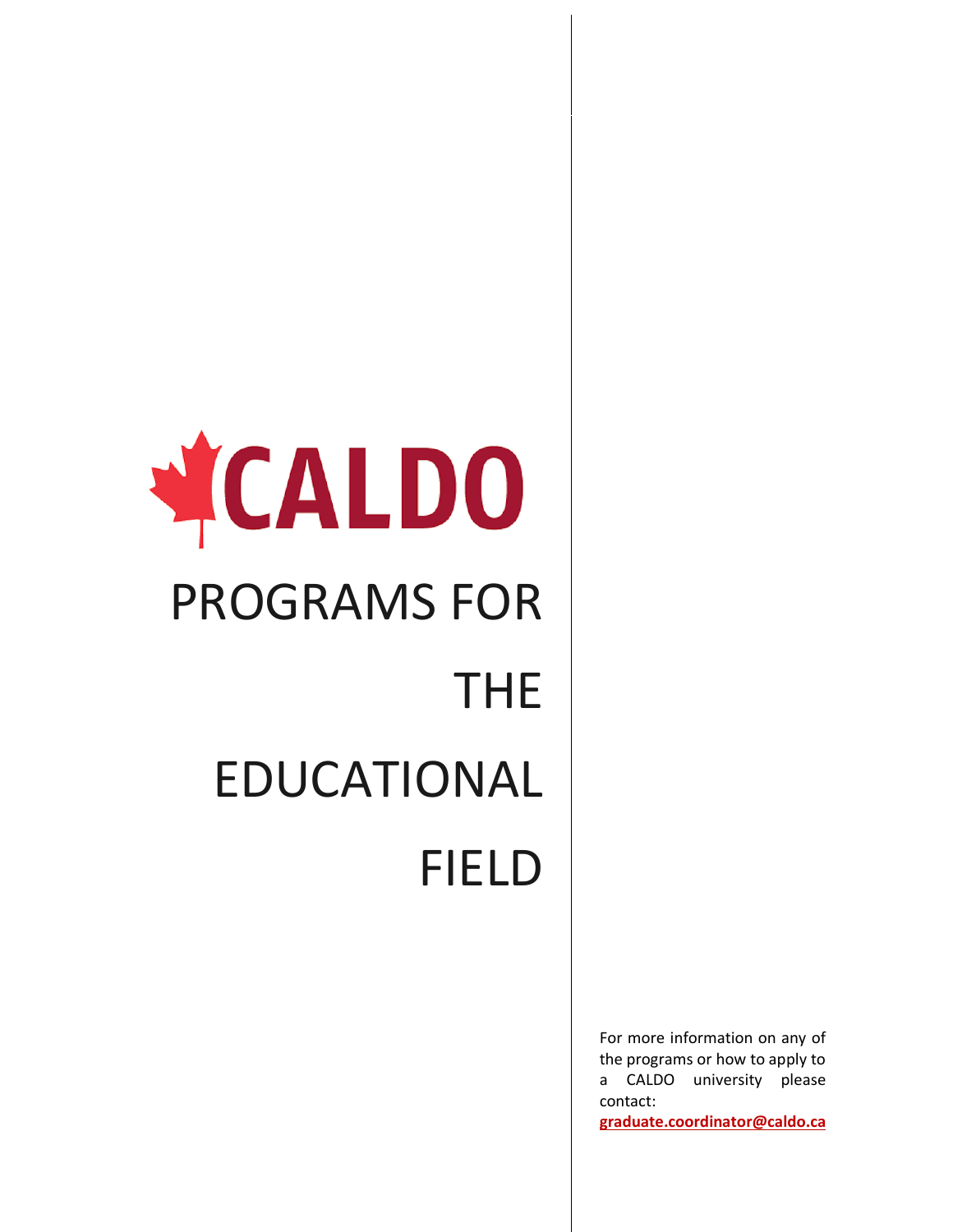CALDO is a leading academic gateway to Canada for Latin American students. Made up of nine of Canada's U15 research universities, we aim to position Canada as a destination of choice for graduate students across the Latin American region.

## **Member Universities**



The University of Alberta is one of Canada's top five research universities and ranks consistently among the top 100 in the world. Located in Edmonton, capital of the oil-rich province of Alberta, UAlberta is a world leader in energy research as well as in medicine, virology, nanotechnology and agriculture. Its Circumpolar Institute is a world-leading hub for Arctic and polar research.



Located in Calgary the nation's most enterprising city, the University of Calgary is Canada's top university less than 50 years old. A vibrant, urban university with a strong sense of community, its areas of research expertise include energy, neurology and mental health, smart and secure cities, earthspace technologies, biomedical engineering, and chronic diseases.



Dalhousie, located in the coastal city of Halifax, Nova Scotia, is a one of Canada's leading research universities. With groundbreaking work in fields such as oceanography, life sciences, sustainability, clean energy, agriculture, material sciences, and information and communications technology, Dalhousie drives economic growth and knowledge generation regionally, nationally, and internationally.



Located in Québec city, Université Laval (UL) is the first francophone university in the Americas and one of the top 10 research universities in Canada. UL is renowned for its academic excellence and its cutting edge research. 400 programs are offered in all areas of knowledge. The university can count on 250 research groups and chairs and more than 3,400 professors with international recognition. UL has advanced facilities providing students with 2,300 dorm rooms and one of the biggest sports complexes in Canada.



Situated in the heart of Canada's capital city, the University of Ottawa is the world's largest bilingual French-English university. Consistently ranked among the top ten Canadian research universities, uOttawa operates 40 research centres and is a leader in medical photonics and catalysis research. It is also famous for promoting campus environmental sustainability measures.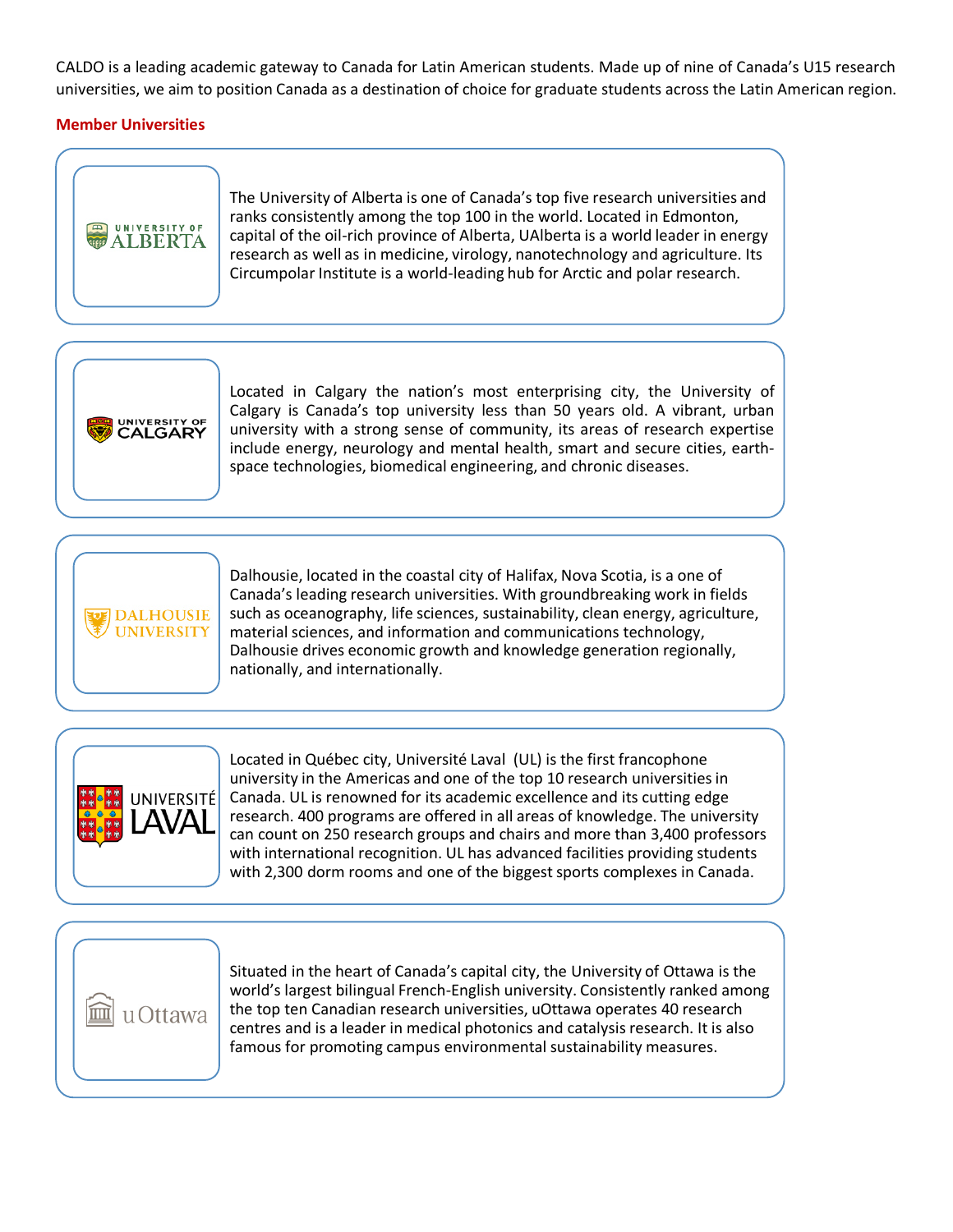

Queen's is one of Canada's oldest degree-granting institutions, influencing Canadian higher education since 1841, and is located in Kingston, Ontario, a historic city ranked as one of the best places to live in Canada. Queen's ranks first among Canadian universities in the number of awards per full-time faculty, and its graduate students across more than 50 departments excel under the mentorship of these leading researchers.



One of Canada's top research universities, the University of Saskatchewan located in Saskatoon hosts world-class centres, including the Canadian Light Source, and a wide range of colleges including engineering, medicine, and veterinary medicine. Signature areas are: Aboriginal scholarship/engagement, agriculture, energy/mineral resources, synchrotron sciences, water security, and "one health."



Located in Waterllo (Ontario), the University of Waterloo sits in the heart of Canada's Technology Triangle, home to major tech companies like BlackBerry and Sandvine. Best known as an IT and engineering research hub, Waterloo has 41 research centres and was ranked number 24 in the world for computer science and information systems research by the 2014 QS World University Rankings.



With annual research funding of \$240 million and a strong international reputation, Western University ranks as one of Canada's top researchintensive universities. Located in London, Ontario, and founded in 1878, Western offers over 400 undergraduate programs and 120 at the master's and PhD level.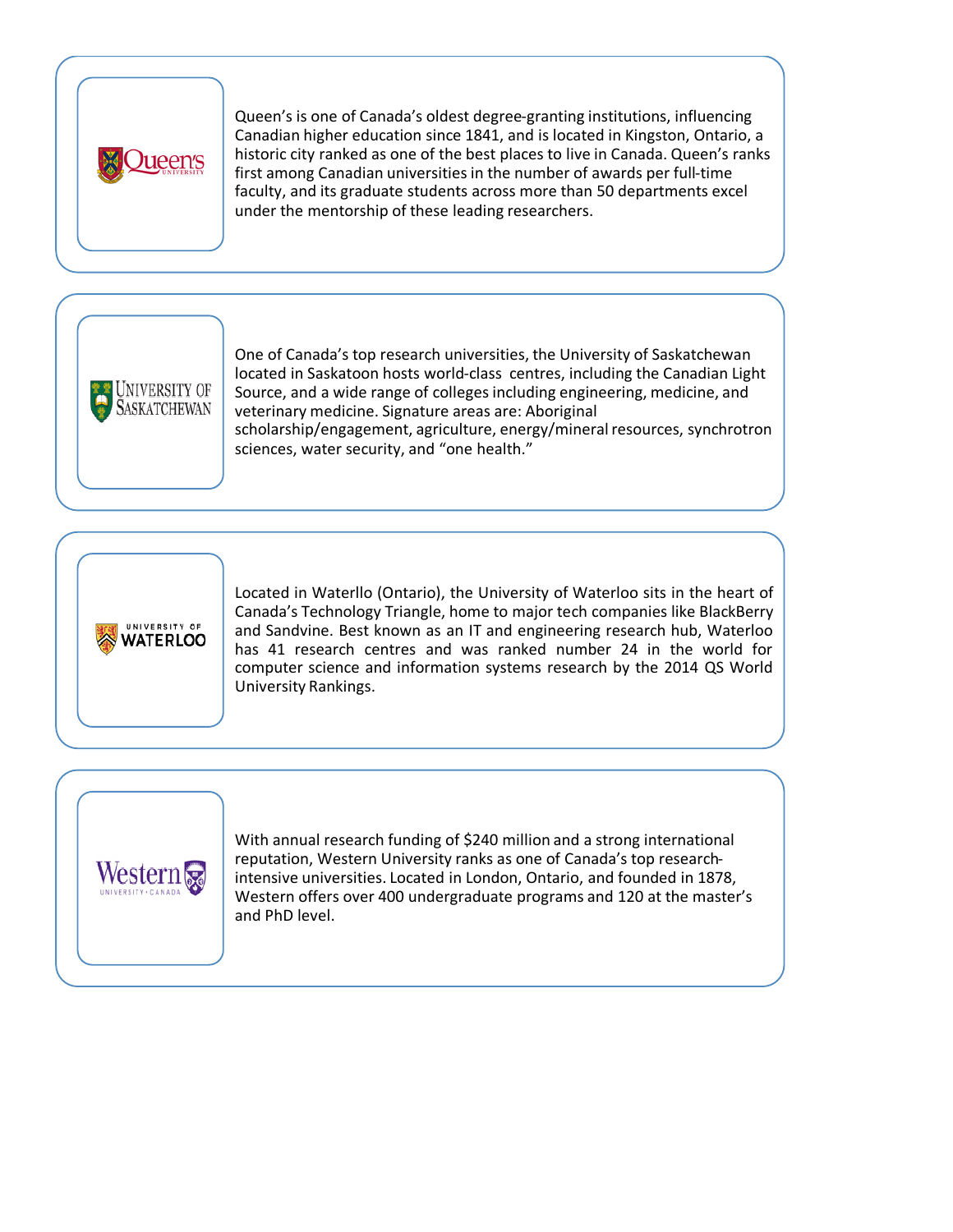## *Programs for Education Professionals*

| <b>University</b>            | Program                                                |                |
|------------------------------|--------------------------------------------------------|----------------|
| <b>University of Alberta</b> |                                                        |                |
|                              | Adult, Community and Higher Education                  | <b>Website</b> |
|                              | Art and Design                                         | <b>Website</b> |
|                              | <b>Biological Sciences</b>                             | <b>Website</b> |
|                              | Chemistry                                              | <b>Website</b> |
|                              | <b>Educational Administration and Leadership</b>       | <b>Website</b> |
|                              | <b>Elementary Education</b>                            | <b>Website</b> |
|                              | <b>Educational Psychology</b>                          | <b>Website</b> |
|                              | <b>History and Classics</b>                            | <b>Website</b> |
|                              | Indigenous Peoples Education                           | <b>Website</b> |
|                              | <b>Mathematical and Statistical Sciences</b>           | <b>Website</b> |
|                              | Modern Languages and Cultural Studies                  | <b>Website</b> |
|                              | <b>Music</b>                                           | <b>Website</b> |
|                              | Physics                                                | <b>Website</b> |
|                              | <b>Secondary Education</b>                             | <b>Website</b> |
|                              | <b>Religious Studies</b>                               | <b>Website</b> |
|                              | Teaching English as a Second Language                  | <b>Website</b> |
|                              | <b>Technology in Education</b>                         | <b>Website</b> |
|                              | Theoretical, Cultural and International Studies        | <b>Website</b> |
|                              | In Education                                           |                |
|                              |                                                        |                |
| University of Calgary        | Art                                                    | <b>Website</b> |
|                              | <b>Biological Sciences</b>                             | <b>Website</b> |
|                              | Chemistry                                              | <b>Website</b> |
|                              | English                                                | <b>Website</b> |
|                              | <b>Educational Psychology</b>                          | <b>Website</b> |
|                              | Educational Research (Some specializations include:    | <b>Website</b> |
|                              | Leadership, Technology, Learning Science, Language and |                |
|                              | Literacy)                                              |                |
|                              | French, Italian & Spanish                              | <b>Website</b> |
|                              | Geography                                              | <b>Website</b> |
|                              | German                                                 | <b>Website</b> |
|                              | History                                                | <b>Website</b> |
|                              | <b>Mathematics &amp; Statistics</b>                    | <b>Website</b> |
|                              | Music                                                  | <b>Website</b> |
|                              | Philosophy                                             | <b>Website</b> |
|                              | Physics and Astronomy                                  | <b>Website</b> |
|                              | <b>Religious Studies</b>                               | <b>Website</b> |
|                              |                                                        |                |
| <b>Dalhousie University</b>  | <b>Biology</b>                                         | <b>Website</b> |
|                              | Chemistry                                              | <b>Website</b> |
|                              | English                                                | <b>Website</b> |
|                              | French                                                 | <b>Website</b> |
|                              | History                                                | <b>Website</b> |
|                              | Mathematics                                            | <b>Website</b> |
|                              | Musicology                                             | <b>Website</b> |
|                              | Philosophy                                             | <b>Website</b> |
|                              | Physics and Atmospheric Science                        | <b>Website</b> |
|                              |                                                        |                |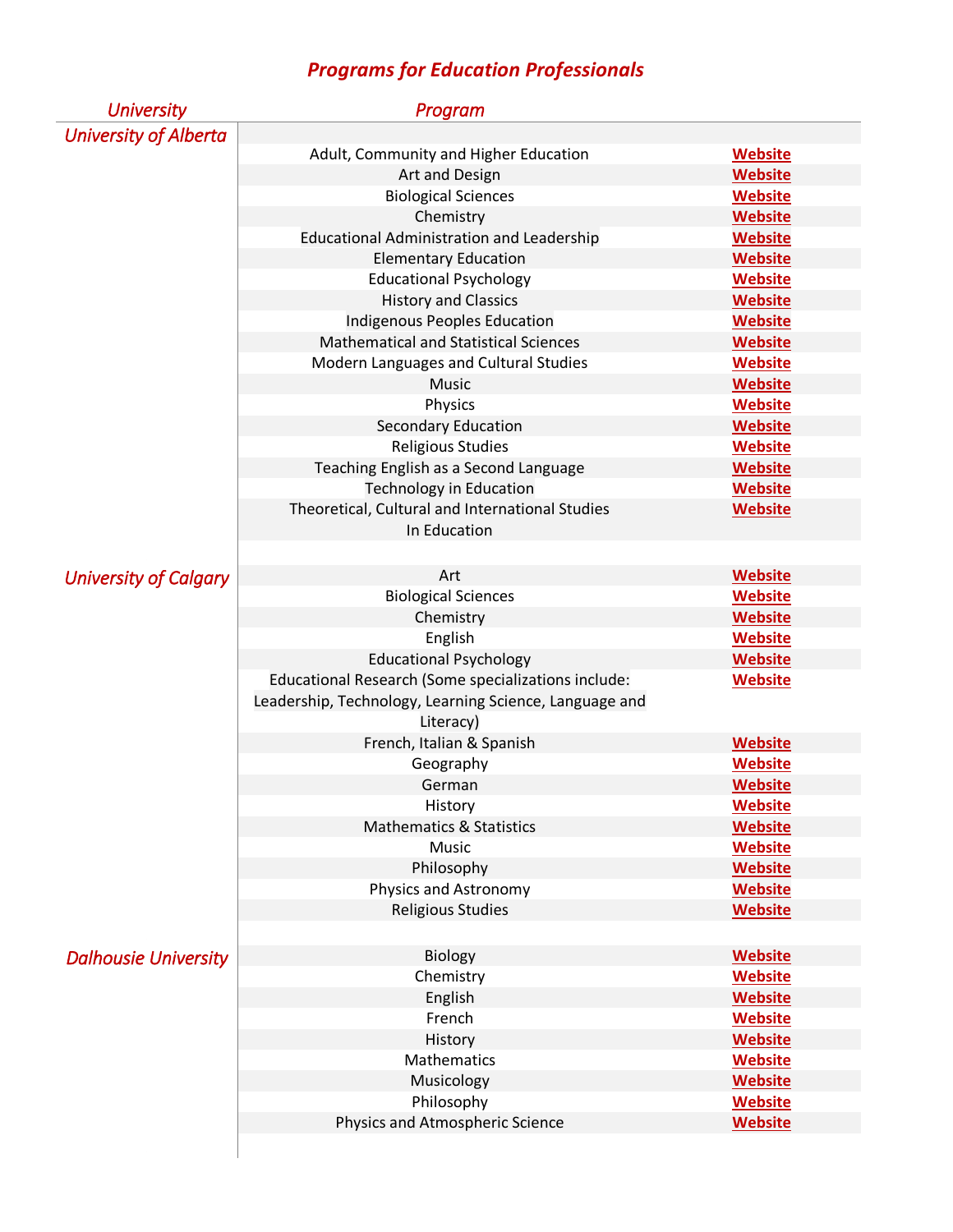| Université Laval          | <b>Adaptation scolaire</b>                            | <b>Website</b> |
|---------------------------|-------------------------------------------------------|----------------|
|                           | Anglais                                               | Website        |
|                           | Arts visuels                                          | <b>Website</b> |
|                           | <b>Biologie</b>                                       | <b>Website</b> |
|                           | Chimie                                                | <b>Website</b> |
|                           | Didactique                                            | <b>Website</b> |
|                           | Didactique des langues                                | <b>Website</b> |
|                           | Éducation                                             | <b>Website</b> |
|                           | Géographie                                            | <b>Website</b> |
|                           | <b>Histoire</b>                                       | <b>Website</b> |
|                           | Mathématiques                                         | <b>Website</b> |
|                           | Musique: Éducation musicale                           | <b>Website</b> |
|                           | Musique: Didactique instrumentale                     | <b>Website</b> |
|                           | Mesure et évaluation                                  | <b>Website</b> |
|                           | Philosophie                                           | <b>Website</b> |
|                           | Physique                                              | <b>Website</b> |
|                           | Psychoéducation                                       | <b>Website</b> |
|                           | Psychopédagogie                                       | <b>Website</b> |
|                           | Sciences des religions                                | <b>Website</b> |
|                           | Technologie éducative                                 | <b>Website</b> |
|                           |                                                       |                |
| University of Ottawa      | Biology                                               | <b>Website</b> |
|                           | Chemistry                                             | <b>Website</b> |
|                           | Education                                             | <b>Website</b> |
|                           | English                                               | <b>Website</b> |
|                           | Geography                                             | <b>Website</b> |
|                           | History                                               | <b>Website</b> |
|                           | Lettres françaises                                    | <b>Website</b> |
|                           | <b>Mathematics and Statistics</b>                     | <b>Website</b> |
|                           | Music                                                 | <b>Website</b> |
|                           | Philosophy                                            | <b>Website</b> |
|                           | Physics                                               | <b>Website</b> |
|                           | <b>Religious Education</b>                            | <b>Website</b> |
|                           | Visual arts                                           | <b>Website</b> |
|                           |                                                       |                |
| <b>Queen's University</b> | Art History                                           | <b>Website</b> |
|                           | Biology                                               | <b>Website</b> |
|                           | Chemistry                                             | <b>Website</b> |
|                           | Education: Graduate Diploma in Professional Inquiry;  | <b>Website</b> |
|                           | Professional Master of Education; Master of Education |                |
|                           | English                                               | <b>Website</b> |
|                           | Geography                                             | <b>Website</b> |
|                           | History                                               | <b>Website</b> |
|                           | <b>Mathematics and Statistics</b>                     | <b>Website</b> |
|                           | Philosophy                                            | <b>Website</b> |
|                           | Physics                                               | <b>Website</b> |
|                           | <b>Religious Studies</b>                              | <b>Website</b> |
|                           |                                                       |                |
| University of             | Biology                                               | <b>Website</b> |
|                           | Chemistry                                             | <b>Website</b> |
| Saskatchewan              | Curriculum studies                                    | <b>Website</b> |
|                           | <b>Educational Administration</b>                     | <b>Website</b> |
|                           | <b>Educational Foundations</b>                        | <b>Website</b> |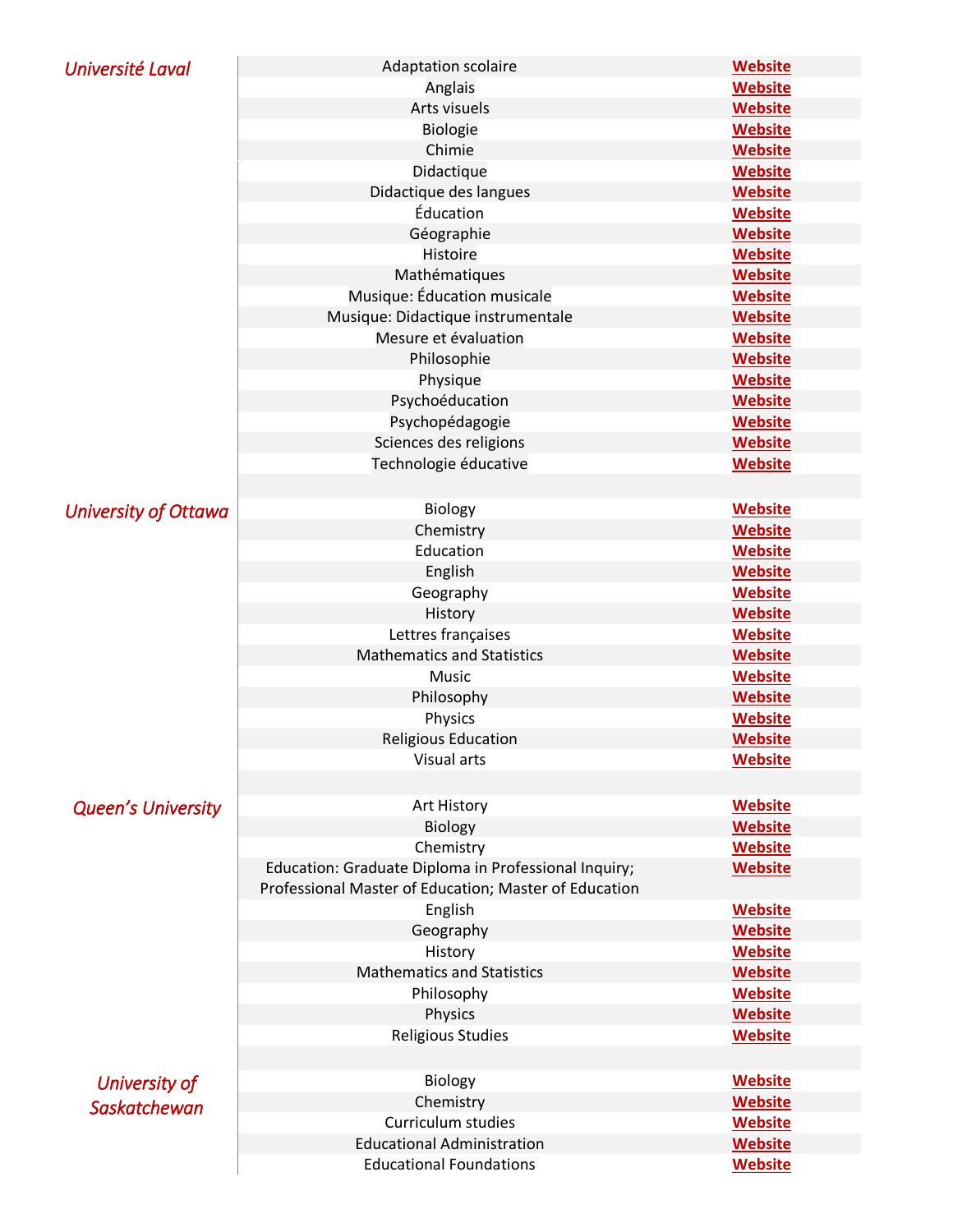|                                  | <b>Educational Psychology and Special Education</b>     | <b>Website</b> |
|----------------------------------|---------------------------------------------------------|----------------|
|                                  | <b>Educational Technology and Design</b>                | <b>Website</b> |
|                                  | English                                                 | <b>Website</b> |
|                                  | French                                                  | <b>Website</b> |
|                                  | Geography                                               | <b>Website</b> |
|                                  | History                                                 | <b>Website</b> |
|                                  | Mathematics                                             | <b>Website</b> |
|                                  | Music                                                   | <b>Website</b> |
|                                  | Philosophy                                              | <b>Website</b> |
|                                  | Physics and Engineering Physics                         | <b>Website</b> |
|                                  | <b>Religion and Culture</b>                             | <b>Website</b> |
|                                  |                                                         |                |
| University of<br><b>Waterloo</b> | <b>Applied Mathematics</b>                              | <b>Website</b> |
|                                  | Biology                                                 | <b>Website</b> |
|                                  | Chemistry                                               | <b>Website</b> |
|                                  | English                                                 | <b>Website</b> |
|                                  | <b>French Studies</b>                                   | <b>Website</b> |
|                                  | Geography                                               | <b>Website</b> |
|                                  | History                                                 | <b>Website</b> |
|                                  | Physics                                                 | <b>Website</b> |
|                                  |                                                         |                |
| <b>Western University</b>        | Biology                                                 | <b>Website</b> |
|                                  | Chemistry                                               | <b>Website</b> |
|                                  | Education                                               | <b>Website</b> |
|                                  | English                                                 | <b>Website</b> |
|                                  | French                                                  | <b>Website</b> |
|                                  | Geography                                               | <b>Website</b> |
|                                  | History                                                 | <b>Website</b> |
|                                  | <b>Mathematics</b>                                      | <b>Website</b> |
|                                  | Music                                                   | <b>Website</b> |
|                                  | Physics                                                 | <b>Website</b> |
|                                  | Theory and Criticism                                    | <b>Website</b> |
|                                  | Teaching English to Speakers of Other Languages (TESOL) | <b>Website</b> |
|                                  | Visual arts                                             | <b>Website</b> |